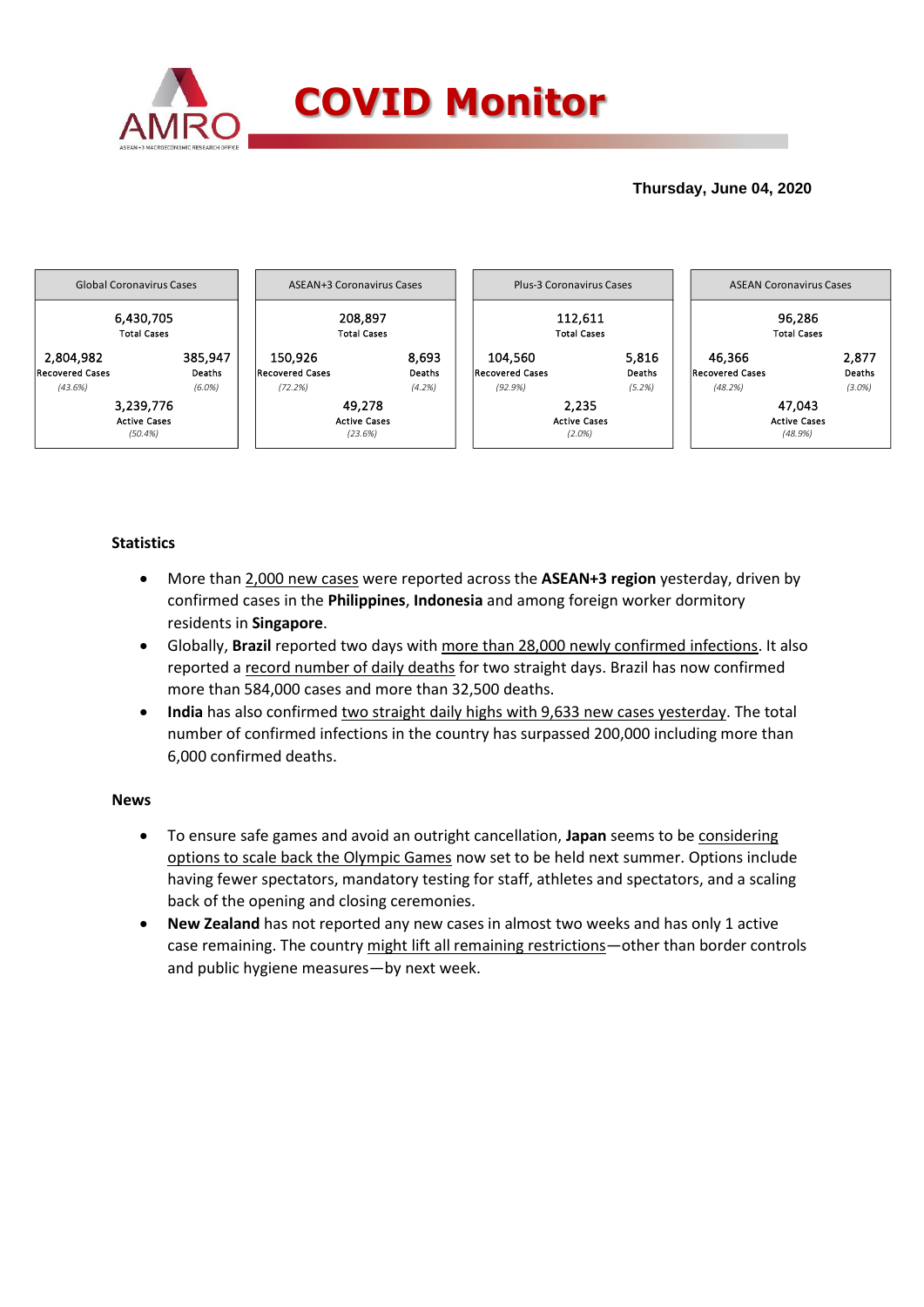

#### Overview of Confirmed COVID-19 Cases

Data as of 3/6/2020

| <b>Economy</b>       | <b>Total</b><br>Cases | Cases per 1M<br>Population       | <b>New</b><br>Cases    | <b>New Cases</b><br>per 1M Pop. | <b>New Cases</b><br>$(7$ -day avg) <sup>1</sup> | <b>ANew</b><br>Cases    | ∆% New<br>Cases | <b>Total</b><br><b>Deaths</b> | <b>New</b><br><b>Deaths</b> | <b>Fatality</b><br><b>Rate (%)</b> | <b>Total</b><br><b>Recovered</b> | Recovery<br>Rate $(%)2$  | <b>Active</b><br>Cases |
|----------------------|-----------------------|----------------------------------|------------------------|---------------------------------|-------------------------------------------------|-------------------------|-----------------|-------------------------------|-----------------------------|------------------------------------|----------------------------------|--------------------------|------------------------|
| Global               | 6,430,705             |                                  | 52,467                 |                                 |                                                 | $-59,919$               | 0.8             | 385,947                       | 5,697                       | 6.0                                | 2,804,982                        | 43.6                     | 3,239,776              |
| ASEAN+3              | 208,897               |                                  | 2,169                  |                                 |                                                 | 528                     | 1.0             | 8,693                         | 46                          | 4.2                                | 150,926                          | 72.2                     | 49,278                 |
| Plus-3               | 112,611               |                                  | 70                     |                                 |                                                 | $-34$                   | 0.1             | 5,816                         | 3                           | 5.2                                | 104,560                          | 92.9                     | 2,235                  |
| <b>ASEAN</b>         | 96,286                |                                  | 2,099                  |                                 |                                                 | 562                     | 2.2             | 2,877                         | 43                          | 3.0                                | 46,366                           | 48.2                     | 47,043                 |
|                      |                       |                                  |                        |                                 |                                                 |                         |                 |                               |                             |                                    |                                  |                          |                        |
| China                | 83,022                | 59                               | $\mathbf 1$            | 0.0                             |                                                 | $\overline{2}$          | 0.0             | 4,634                         | $\mathbf 0$                 | 5.6                                | 78,320                           | 94.3                     | 68                     |
| Hong Kong, China     | 1,093                 | 143                              | 0                      | 0.0                             |                                                 | -6                      | 0.0             | $\overline{4}$                | $\pmb{0}$                   | 0.4                                | 1,039                            | 95.1                     | 50                     |
| Japan                | 16,867                | 134                              | 30                     | 0.2                             |                                                 | $-20$                   | 0.2             | 905                           | 3                           | 5.4                                | 14,702                           | 87.2                     | 1,260                  |
| Korea                | 11,629                | 223                              | 39                     | 0.7                             |                                                 | $-10$                   | 0.3             | 273                           | $\mathbf 0$                 | 2.3                                | 10,499                           | 90.3                     | 857                    |
|                      |                       |                                  |                        |                                 |                                                 |                         |                 |                               |                             |                                    |                                  |                          |                        |
| Indonesia            | 28,233                | 105                              | 684                    | 2.5                             |                                                 | 75                      | 2.5             | 1,698                         | 35                          | 6.0                                | 8,406                            | 29.8                     | 18,129                 |
| Malaysia             | 7,970                 | 240                              | 93                     | 2.8                             |                                                 | 73                      | 1.2             | 115                           | $\mathbf 0$                 | 1.4                                | 6,531                            | 81.9                     | 1,324                  |
| Philippines          | 19,748                | 179                              | 751                    | 6.8                             |                                                 | 392                     | 4.0             | 974                           | 8                           | 4.9                                | 4,153                            | 21.0                     | 14,621                 |
| Singapore            | 36,405                | 6,385                            | 569                    | 99.8                            |                                                 | 25                      | 1.6             | 24                            | $\mathbf 0$                 | 0.1                                | 23,582                           | 64.8                     | 12,799                 |
| Thailand             | 3,084                 | 45                               | $\,1\,$                | 0.0                             |                                                 | $\mathbf 0$             | 0.0             | 58                            | $\mathbf 0$                 | 1.9                                | 2,968                            | 96.2                     | 58                     |
|                      |                       |                                  |                        |                                 |                                                 |                         |                 |                               |                             |                                    |                                  |                          |                        |
| Brunei Darussalam    | 141                   | 313                              | $\pmb{0}$              | 0.0                             |                                                 | 0                       | 0.0             | $\mathbf 2$                   | $\mathbf 0$                 | 1.4                                | 138                              | 97.9                     | $\mathbf 1$            |
| Cambodia             | 125                   | $\overline{7}$                   | 0                      | 0.0                             |                                                 | 0                       | 0.0             | $\mathbf 0$                   | $\mathbf 0$                 | 0.0                                | 123                              | 98.4                     | $\overline{2}$         |
| Lao PDR              | 19                    | $\overline{3}$                   | 0                      | 0.0                             |                                                 | 0                       | 0.0             | $\Omega$                      | $\mathbf 0$                 | 0.0                                | 18                               | 94.7                     | $\,1\,$                |
| Myanmar              | 233                   | $\overline{4}$<br>$\overline{3}$ | $\,1\,$<br>$\mathbf 0$ | 0.0                             |                                                 | -3<br>0                 | 0.4             | 6<br>$\mathbf 0$              | $\mathbf 0$<br>$\mathbf 0$  | 2.6                                | 145                              | 62.2                     | 82                     |
| Vietnam              | 328                   |                                  |                        | 0.0                             |                                                 |                         | 0.0             |                               |                             | 0.0                                | 302                              | 92.1                     | 26                     |
| Belgium              | 58,685                | 5,096                            | 70                     | 6.1                             |                                                 | $-28$                   | 0.1             | 9,522                         | 17                          | 16.2                               | 15,959                           | 27.2                     | 33,204                 |
| France               | 188,836               | 2,905                            | 386                    | 5.9                             |                                                 | $-2,112$                | 0.2             | 28,967                        | 81                          | 15.3                               | 67,031                           | 35.5                     | 92,838                 |
| Germany              | 184,121               | 2,219                            | 242                    | 2.9                             |                                                 | $-43$                   | 0.1             | 8,602                         | 39                          | 4.7                                | 167,453                          | 90.9                     | 8,066                  |
| Italy                | 233,836               | 3,882                            | 321                    | 5.3                             |                                                 | $\overline{3}$          | 0.1             | 33,601                        | 71                          | 14.4                               | 160,938                          | 68.8                     | 39,297                 |
| Netherlands          | 46,733                | 2,704                            | 86                     | 5.0                             |                                                 | $-16$                   | 0.2             | 5,977                         | 10                          | 12.8                               |                                  | $\overline{\phantom{a}}$ |                        |
| Spain                | 240,326               | 5,128                            | 394                    | 8.4                             |                                                 | 100                     | 0.2             | 28,752                        | $\mathbf 1$                 | 12.0                               | 150,376                          | 62.6                     | 53,521                 |
| Switzerland          | 30,893                | 3,573                            | 19                     | 2.2                             |                                                 | 16                      | 0.1             | 1,921                         | $\mathbf 1$                 | 6.2                                | 28,600                           | 92.6                     | 372                    |
| United Kingdom       | 279,856               | 4,161                            | 1,871                  | 27.8                            |                                                 | 218                     | 0.7             | 39,728                        | 359                         | 14.2                               |                                  | ÷                        |                        |
|                      |                       |                                  |                        |                                 |                                                 |                         |                 |                               |                             |                                    |                                  |                          |                        |
| Brazil               | 584,016               | 2,763                            | 28,633                 | 135.5                           |                                                 | $-303$                  | 5.2             | 32,548                        | 1,349                       | 5.6                                | 238,617                          | 40.9                     | 312,851                |
| Canada               | 94,641                | 2,503                            | 681                    | 18.0                            |                                                 | 9                       | 0.7             | 7,579                         | 102                         | 8.0                                | 51,506                           | 54.4                     | 35,556                 |
| Chile                | 113,628               | 5,840                            | 4,942                  | 254.0                           |                                                 | 1,414                   | 4.5             | 1,275                         | 87                          | $1.1$                              | 44,946                           | 39.6                     | 90,748                 |
| Mexico               | 101,238               | 797                              | 3,912                  | 30.8                            |                                                 | 21                      | 4.0             | 11,729                        | 1,092                       | 11.6                               | 72,680                           | 71.8                     | 16,829                 |
| Peru                 | 178,914               | 5,451                            | 8,875                  | 270.4                           |                                                 | 8,875                   | 5.2             | 4,894                         | 260                         | 2.7                                | 72,319                           | 40.4                     | 101,701                |
| <b>United States</b> | 1,847,226             | 5,580                            | 19,608                 | 59.2                            |                                                 | $-1,130$                | 1.1             | 107,008                       | 979                         | 5.8                                | 479,258                          | 25.9                     | 1,260,960              |
|                      |                       |                                  |                        |                                 |                                                 |                         |                 |                               |                             |                                    |                                  |                          |                        |
| Australia            | 7,240                 | 279                              | 11                     | 0.4                             |                                                 | $\overline{\mathbf{3}}$ | 0.2             | 103                           | $\mathbf 0$                 | 1.4                                | 6,648                            | 91.8                     | 490                    |
| India                | 216,824               | 158                              | 9,633                  | 7.0                             |                                                 | 812                     | 4.6             | 6,088                         | 259                         | 2.8                                | 104,071                          | 48.0                     | 106,665                |
| Iran                 | 160,696               | 1,910                            | 3,134                  | 37.2                            |                                                 | 17                      | 2.0             | 8,012                         | 70                          | 5.0                                | 125,206                          | 77.9                     | 27,478                 |
| Russia               | 431,715               | 2,944                            | 8,529                  | 58.2                            |                                                 | $-329$                  | 2.0             | 5,208                         | 177                         | 1.2                                | 195,559                          | 45.3                     | 230,948                |
| Saudi Arabia         | 91,182                | 2,623                            | 2,171                  | 62.4                            |                                                 | 302                     | 2.4             | 579                           | 30                          | 0.6                                | 68,159                           | 74.8                     | 22,444                 |
| Turkey               | 166,422               | 1,980                            | 867                    | 10.3                            |                                                 | 81                      | 0.5             | 4,609                         | 24                          | 2.8                                | 130,852                          | 78.6                     | 30,961                 |

Source: Haver Analytics, sourced from John Hopkins University; AMRO staff calculations.

Notes: New cases since previous day. Δ% refers to percentage change since previous day. Fatality rate measured as deaths per confirmed infections.<br>1/ Since January 31, 2020.<br>2/ Recovery rate is a proxy for the stage of the